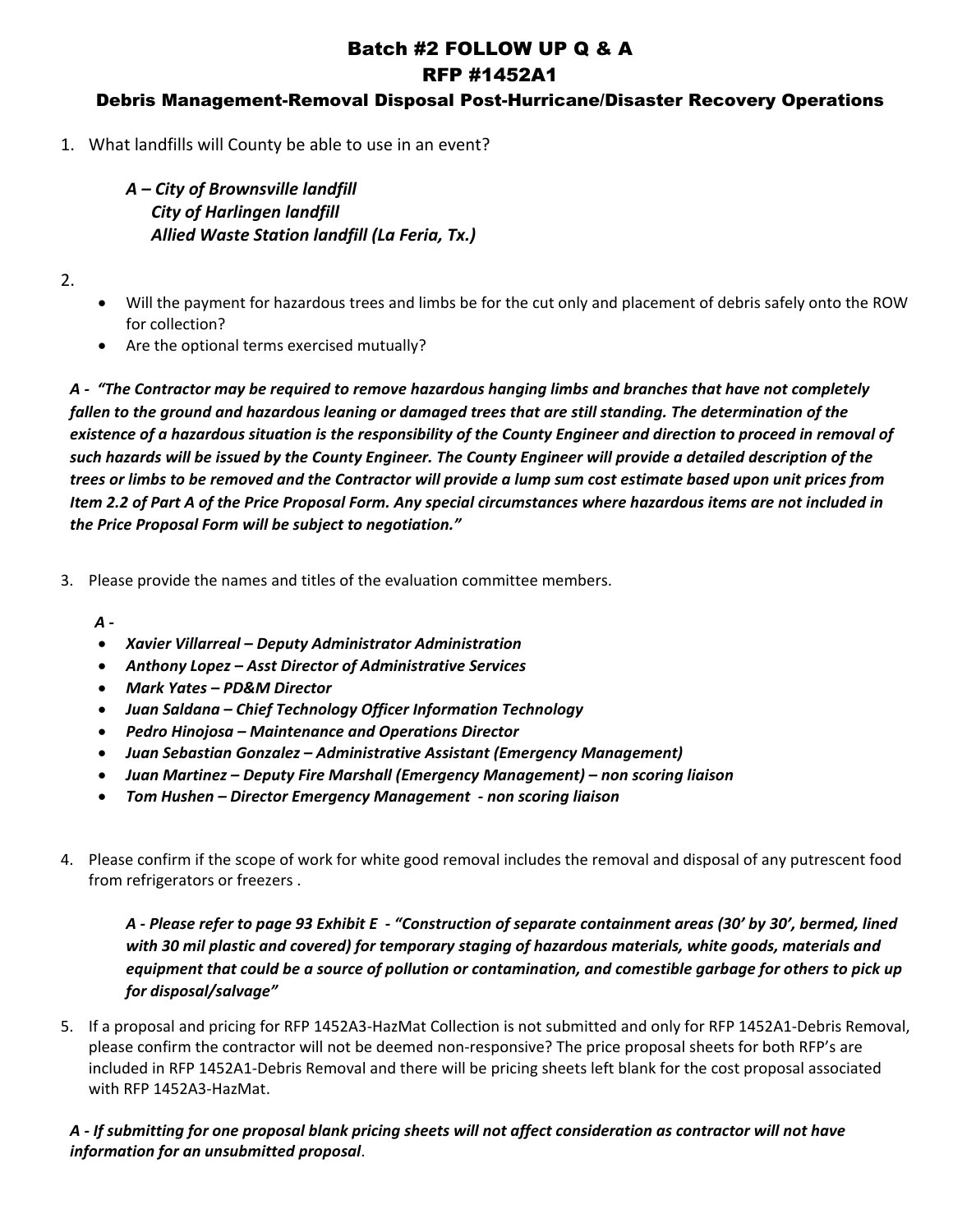6. The RFP states that the contractor is responsible for determining the number and general locations of the TDSRS needed and for obtaining access to TDSRS. If the Contractor is unable to do so, the County will assist in gaining access to suitable sites. Please clarify whose responsibility it is to obtain the TDSRS.

### *A- Cameron county will assist with providing suitable sites for TDRS with the help of the county Engineers.*

7. There could be a determination to collect bagged material. Would the County consider adding a line item for the collection of bagged disaster debris?

## *A - NO*

8. Beginning on page 35, Executive Summary has specific page requirements. Does the page limitation apply to our entire proposal submittal?

## *A – NO*

Pricing notwithstanding since that limitation was lifted in Addendum #1. Or is the Executive Summary a standalone portion of the submittal?

### *A - Executive Summary is a standalone portion of the submittal*

9. Is the entire RFP document required to be submitted as part of our response as indicated on page 6?

### *A - YES*

10. Will more than one contractor be selected? Primary, secondary, etc.?

# *A – NO only one contractor will be selected.*

- 11. As a requirement of the Executive Summary, more specifically, the Cost Proposal, the contractor is requested to identify profit. Please confirm that the contractor is being requested to ensure profit is included in our pricing as well as other requirements.
- *A - It is not required that the contractor identify profit in their pricing.*
- 12. Regarding the evaluation of the hourly pricing, how does the County intend on weighing the hourly line items?

#### *A - Evaluation will weigh the total of all prices on page 98 and 99 along with the total of prices reported for pages 102 and 103.*